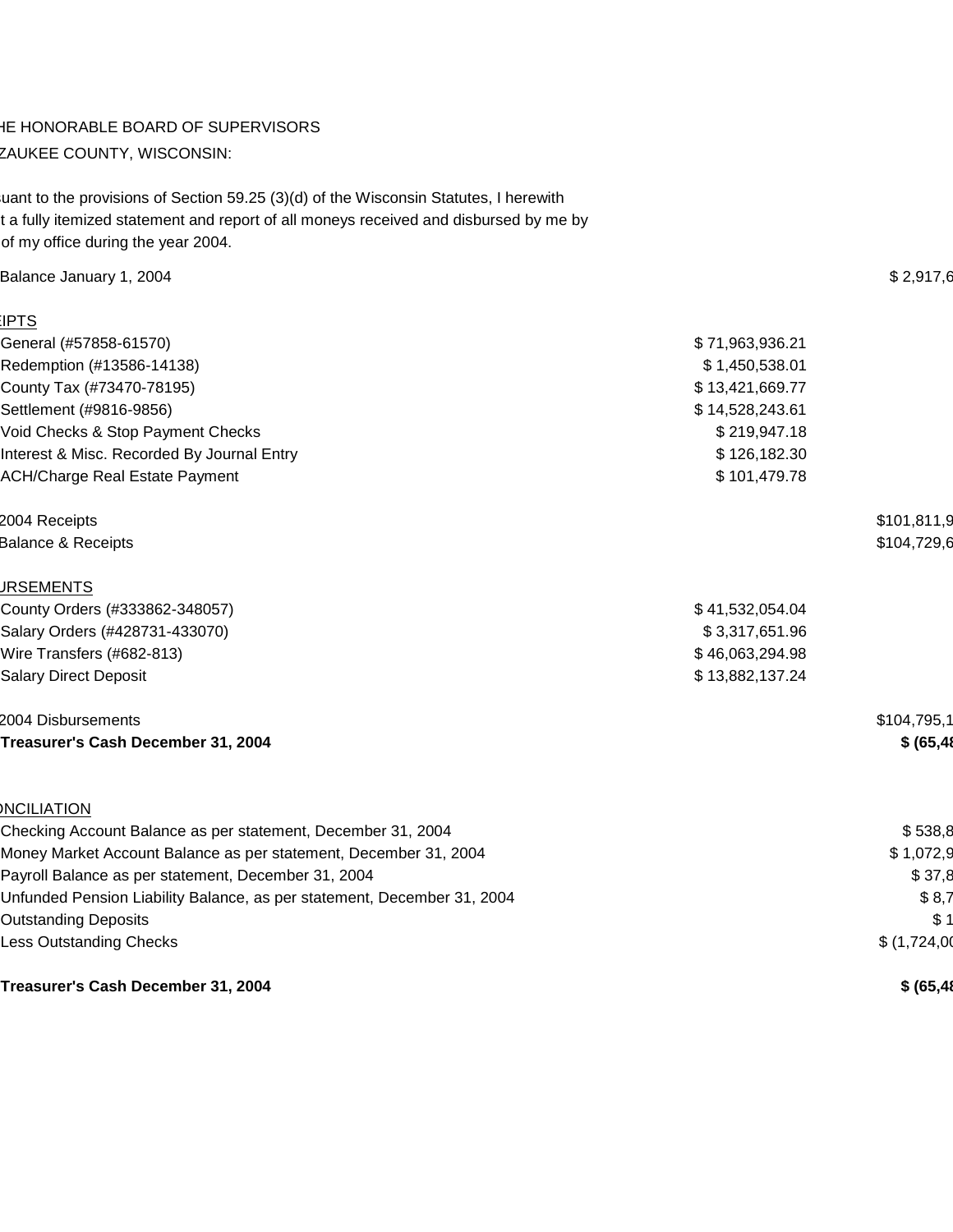#### **INVESTMENT BALANCES 12/31/04**

Certificate of Deposit **Money Markets** AIM General Funds  $\mathsf{DANA}\ \mathsf{}$ **LGIP General Funds** LGIP Revolving Loan Funds **LGIP Health Care Trust LGIP Veteran's Memorial Trust** 

#### **INTEREST EARNED ON INVESTMENTS**

Interest Investments Interest Revolving Loan Fund Interest Health Care Trust Interest Veterans Memorial Trust Interest Improvement Co. Nursing Home

#### **TOTAL INTEREST EARNED ON INVESTMENTS \$ 310,133.05**

#### **SALES TAX REVENUE**

Sales Tax General Fund (with accruals)

#### **INTEREST & PENALTY ON DELINQUENT TAXES**

Interest  $\frac{1}{2}$  $\blacksquare$  Penalty  $\blacksquare$ 

#### **TOTAL INTEREST & PENALTY ON DELINQUENT TAXES**

STATE OF WISCONSIN ) ) COUNTY OF OZAUKEE )

I Karen L. Makoutz, Treasurer of Ozaukee

County, do hereby certify that I have compared the foregoing information with the original records for the period commencing January 1, 2004 and ending December 31, 2004, both inclusive; that the same is a correct record thereof as remains of record in my office.

**IN WITNESS WHEREOF**, I have hereunto set my hand and affixed my official seal this 27th day of January 2005.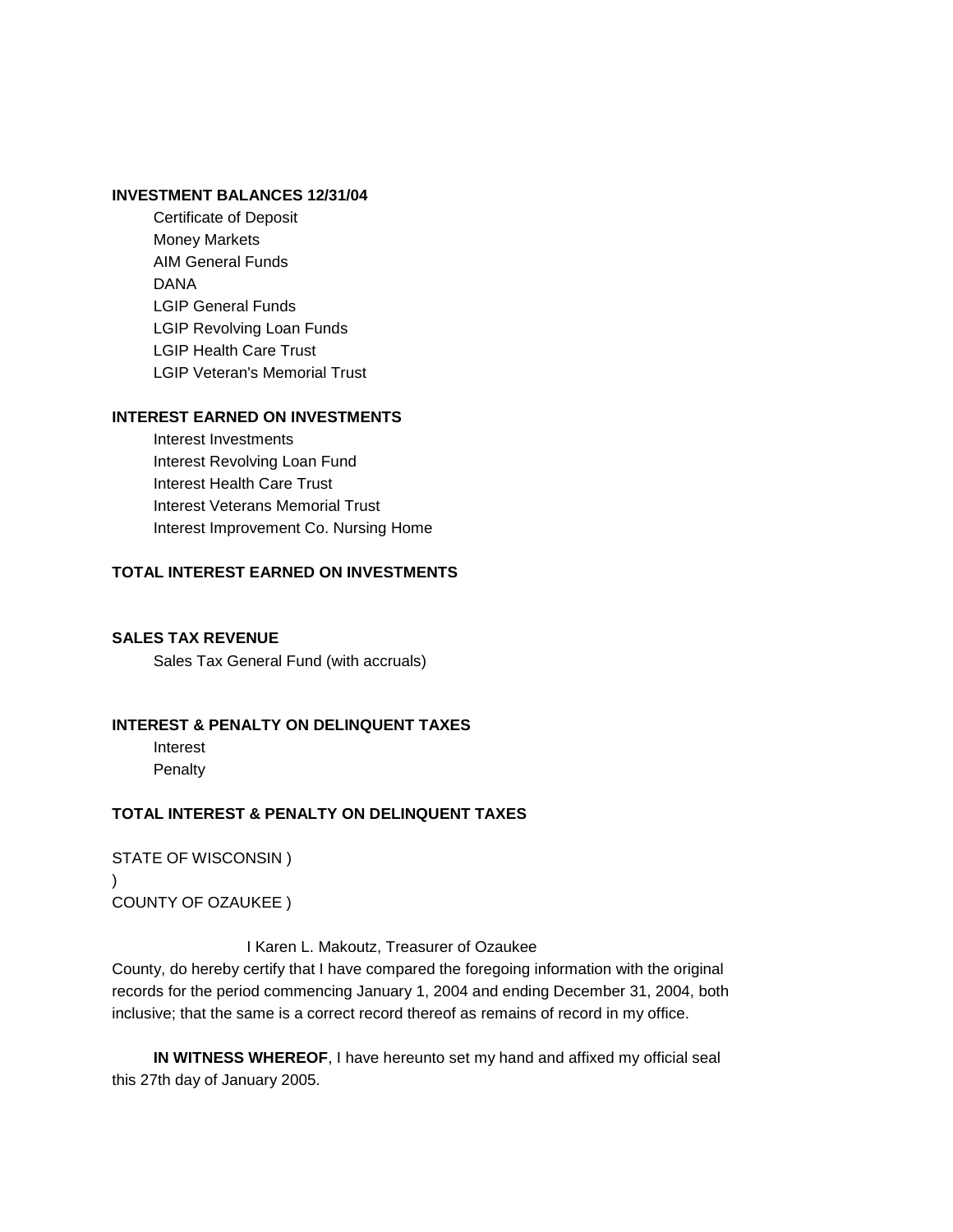# **\*\* 2004 DISBURSEMENTS \*\***

|               |                |                 |                       |                                                       | <b>STOP</b>   | <b>INTERES</b>    | <b>ACH/C</b> |                                         |
|---------------|----------------|-----------------|-----------------------|-------------------------------------------------------|---------------|-------------------|--------------|-----------------------------------------|
|               |                | <b>REDEMPTI</b> | <b>COUNTY</b>         | <b>SETTLEME</b>                                       | <b>PAYMEN</b> | T &               | <b>RE</b>    |                                         |
|               | <b>GENERAL</b> | ON              | <b>TAX</b>            | <b>NT</b>                                             | Т             | MISC.             | <b>PYMNT</b> | <b>TOTAL</b>                            |
|               |                |                 |                       |                                                       |               |                   |              |                                         |
|               |                |                 |                       |                                                       |               |                   |              |                                         |
|               | 4,529,619.1    | 213,667.83      |                       | \$10,309,032<br>76                                    | \$845.83      | 12,433.9          |              | 15,065,599.4                            |
| January       |                |                 |                       |                                                       |               |                   |              |                                         |
|               | 3,620,725.2    |                 |                       |                                                       |               | 14,687.6          |              |                                         |
| February      |                |                 |                       | 119,390.82 799,346.84 3,674,751.33 \$893.00           |               |                   |              | 8,229,794.85                            |
|               |                |                 |                       |                                                       |               |                   |              |                                         |
|               | 4,454,523.9    |                 |                       |                                                       |               |                   |              |                                         |
| March         |                |                 | 169,203.34 720,857.53 |                                                       |               | 6,472.89 9,590.42 |              | 5,360,648.15                            |
|               |                |                 |                       |                                                       |               |                   |              |                                         |
|               | 4,666,222.     |                 |                       |                                                       |               | 12,229.2          |              |                                         |
| April         |                |                 |                       | \$89,174.65 427,760.18 \$156,554.54 \$322.58          |               |                   |              | 5,352,263.48                            |
|               | 4,489,236.4    |                 |                       |                                                       |               |                   |              |                                         |
| May           |                |                 | 105,303.88 339,956.02 |                                                       |               | \$807.58 5,666.88 |              | 4,940,970.79                            |
|               |                |                 |                       |                                                       |               |                   |              |                                         |
|               | 4,465,871.2    |                 |                       |                                                       |               |                   |              |                                         |
| June          |                |                 |                       | \$85,134.07 848,481.73 \$157,782.40 2,291.64 7,493.40 |               |                   |              | 5,567,054.48                            |
|               |                |                 |                       |                                                       |               |                   |              |                                         |
|               | 5,844,427.2    |                 | 8,100,824.3           |                                                       |               |                   |              | 14,031,338.6                            |
| July          |                | \$81,569.70     |                       |                                                       |               | \$782.16 3,735.19 |              |                                         |
|               | 23,291,563.    |                 | \$2,184,443.1         |                                                       |               | 22,542.3          |              | 25,845,474.6                            |
| August        | 97             | 115,563.42      |                       | 7 \$230,122.58 1,239.18                               |               |                   |              |                                         |
|               |                |                 |                       |                                                       |               |                   |              |                                         |
| Septemb       | 4,118,850.8    |                 |                       |                                                       |               | 11,640.9          |              |                                         |
| er            |                | 150,234.39      |                       |                                                       | \$570.18      |                   |              | 4,281,296.29                            |
|               |                |                 |                       |                                                       |               |                   |              |                                         |
|               | 4,256,639.1    |                 |                       |                                                       |               | 11,655.4          |              |                                         |
| October       |                | 117,747.74      |                       |                                                       | \$120.00      |                   |              | 4,386,162.30                            |
|               |                |                 |                       |                                                       |               |                   |              |                                         |
| Novemb        | 3,949,958.5    |                 |                       |                                                       | 195,098       |                   |              |                                         |
| er            |                | \$82,381.35     |                       |                                                       |               | 48 8,487.06       |              | 4,235,925.43                            |
| Decemb        | 4,276,298.2    |                 |                       |                                                       | 10,503.6      |                   | 101,479      |                                         |
| er            |                | 121,166.82      |                       |                                                       |               | 6,019.89          |              | 78 4,515,468.35                         |
|               |                |                 |                       |                                                       |               |                   |              |                                         |
|               |                |                 |                       | 71,963,936. \$1,450,538. 13,421,669. \$14,528,243.    |               |                   |              | 219,947. 126,182. 101,479. 101,811,996. |
| <b>TOTALS</b> | 21             | 01              |                       | 61                                                    | 18            | 30                | 78           | 86                                      |

## **\*\* 2004 RECEIPTS \*\***

Ozaukee County Treasurer

S E A L Karen L. Makoutz

 $\Gamma$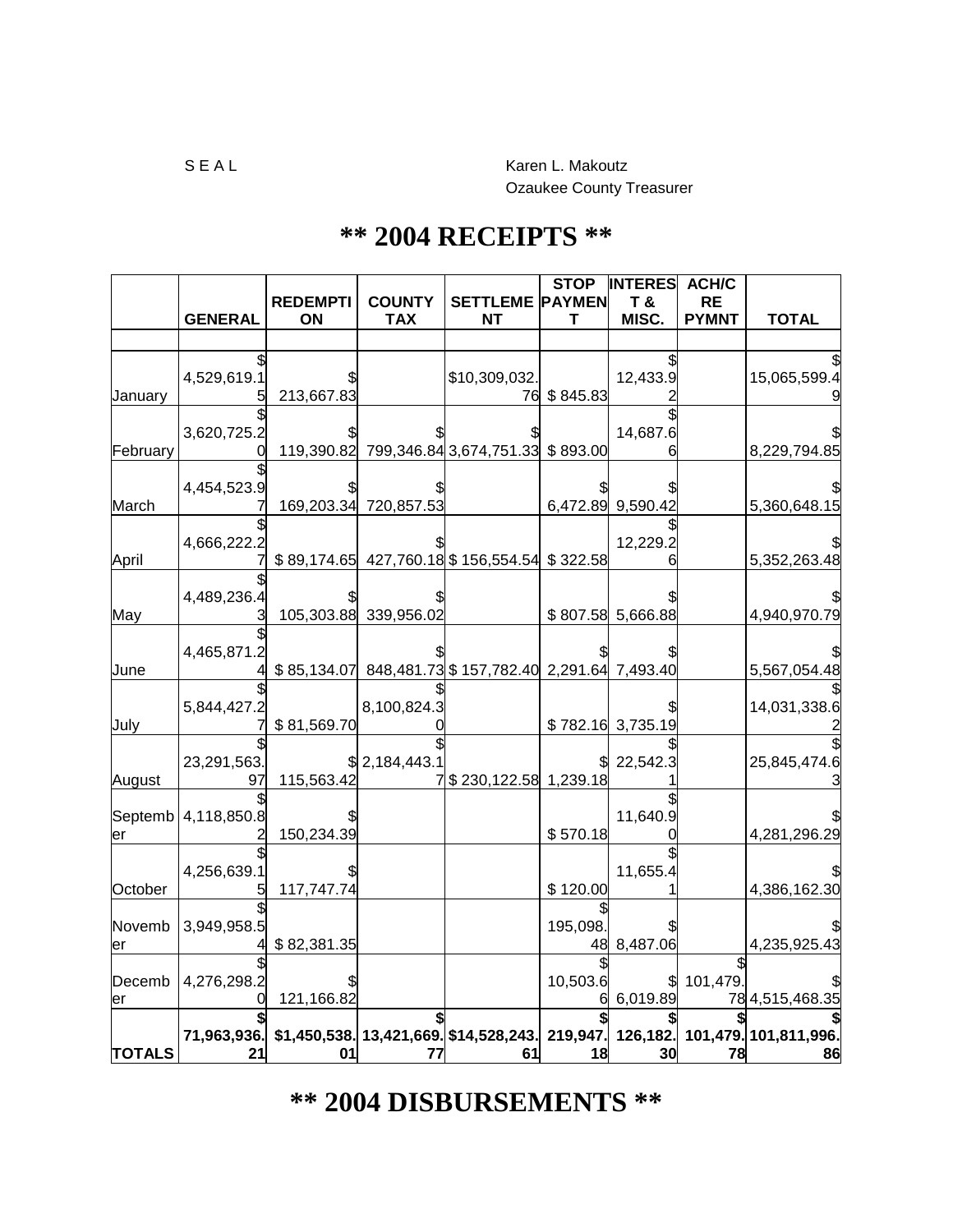|               | <b>COUNTY ORDERS</b> | <b>SALARY ORDERS</b> | <b>WIRE TRANSFERS</b> | <b>SALARY D.D.</b> | <b>TOTAL</b>         |
|---------------|----------------------|----------------------|-----------------------|--------------------|----------------------|
| January       | \$4,807,749.70       | \$447,218.50         | \$947,585.59          | \$1,540,004.78     | \$7,742,558.57       |
| February      | \$2,800,293.50       | \$274,859.53         | \$6,540,224.74        | \$949,326.00       | \$10,564,703.77      |
| March         | \$3,058,004.19       | \$274,462.37         | \$2,879,797.37        | \$931,931.67       | \$7,144,195.60       |
| April         | \$3,409,623.73       | \$254,641.26         | \$832,811.91          | \$939,379.91       | \$5,436,456.81       |
| May           | \$3,102,130.93       | \$258,580.46         | \$815,572.17          | \$949,597.15       | \$5,125,880.71       |
| June          | \$3,599,910.61       | \$283,017.52         | \$937,012.42          | \$994,526.26       | \$5,814,466.81       |
| July          | \$3,621,035.05       | \$435,792.17         | \$962,155.47          | \$1,516,313.04     | \$6,535,295.73       |
| August        | \$3,343,361.32       | \$301,944.63         | \$27,894,721.47       | \$1,033,008.17     | \$32,573,035.59      |
| September     | \$2,753,605.31       | \$242,374.90         | \$1,345,573.82        | \$1,035,516.87     | \$5,377,070.90       |
| October       | \$3,744,133.38       | \$166,590.44         | \$689,116.39          | \$1,091,883.87     | \$5,691,724.08       |
| November      | \$3,077,437.46       | \$142,151.19         | \$1,046,326.05        | \$1,110,043.04     | \$5,375,957.74       |
| December      | \$4,214,768.86       | \$236,018.99         | \$1,172,397.58        | \$1,790,606.48     | \$7,413,791.91       |
| <b>TOTALS</b> | \$41,532,054.04      | \$3,317,651.96       | \$46,063,294.98       | \$13,882,137.24    | 104,795,138.22<br>S. |

# **\*\* ANALYSIS OF OZAUKEE COUNTY DELINQUENT TAXES \*\***

|             |             |                    |                 |                    | <b>END OF YEAR</b>     |
|-------------|-------------|--------------------|-----------------|--------------------|------------------------|
| <b>TAX</b>  | <b>SALE</b> |                    |                 | % OF LEVY          | <b>TAX CERTIFICATE</b> |
| <b>YEAR</b> | <b>YEAR</b> | <b>COUNTY LEVY</b> | <b>TAX SALE</b> | <b>UNCOLLECTED</b> | <b>ROLL BALANCE</b>    |
| 1977        | 1978        | \$3,387,151.20     | \$227,587.22    | 6.72%              | \$290,644.29           |
| 1978        | 1979        | \$3,150,992.93     | \$292,032.89    | 9.26%              | \$382,485.05           |
| 1979        | 1980        | \$3,807,239.19     | \$414,683.87    | 10.89%             | \$543,919.71           |
| 1980        | 1981        | \$4,417,223.86     | \$692,393.25    | 15.67%             | \$839,427.01           |
| 1981        | 1982        | \$4,949,267.61     | \$936,512.89    | 18.92%             | \$1,155,448.24         |
| 1982        | 1983        | \$5,269,724.43     | \$864,802.63    | 16.10%             | \$1,217,072.39         |
| 1983        | 1984        | \$5,368,970.79     | \$984,511.94    | 18.33%             | \$1,386,498.13         |
| 1984        | 1985        | \$5,920,610.59     | \$832,755.25    | 14.06%             | \$1,240,865.89         |
| 1985        | 1986        | \$6,195,764.60     | \$808,533.50    | 13.05%             | \$1,198,362.11         |
| 1986        | 1987        | \$7,054,754.07     | \$717,371.55    | 10.17%             | \$1,154,124.68         |
| 1987        | 1988        | \$7,348,989.56     | \$805,093.72    | 10.95%             | \$1,012,239.96         |
| 1988        | 1989        | \$8,367,161.97     | \$819,013.15    | 9.79%              | \$1,039,442.98         |
| 1989        | 1990        | \$10,861,347.32    | \$1,169,366.16  | 10.77%             | \$1,177,678.63         |
| 1990        | 1991        | \$9,418,791.98     | \$1,722,343.27  | 18.29%             | \$1,540,559.03         |
| 1991        | 1992        | \$10,520,856.81    | \$1,650,685.52  | 15.69%             | \$1,535,316.44         |
| 1992        | 1993        | \$11,200,214.89    | \$1,393,248.60  | 12.44%             | \$1,726,702.23         |
| 1993        | 1994        | \$11,543,671.58    | \$1,067,071.39  | 9.24%              | \$1,121,178.18         |
| 1994        | 1995        | \$11,494,997.06    | \$1,000,338.62  | 8.70%              | \$1,119,349.41         |
| 1995        | 1996        | \$10,462,170.00    | \$1,020,075.17  | 9.75%              | \$1,080,172.34         |
| 1996        | 1997        | \$11,521,540.00    | \$867,113.80    | 7.53%              | \$804,202.78           |
| 1997        | 1998        | \$14,358,229.00    | \$862,554.92    | 6.01%              | \$737,182.01           |
| 1998        | 1999        | \$13,603,980.00    | \$779,002.21    | 5.73%              | \$773,520.35           |
| 1999        | 2000        | \$9,380,528.00     | \$845,933.38    | 9.02%              | \$744,024.56           |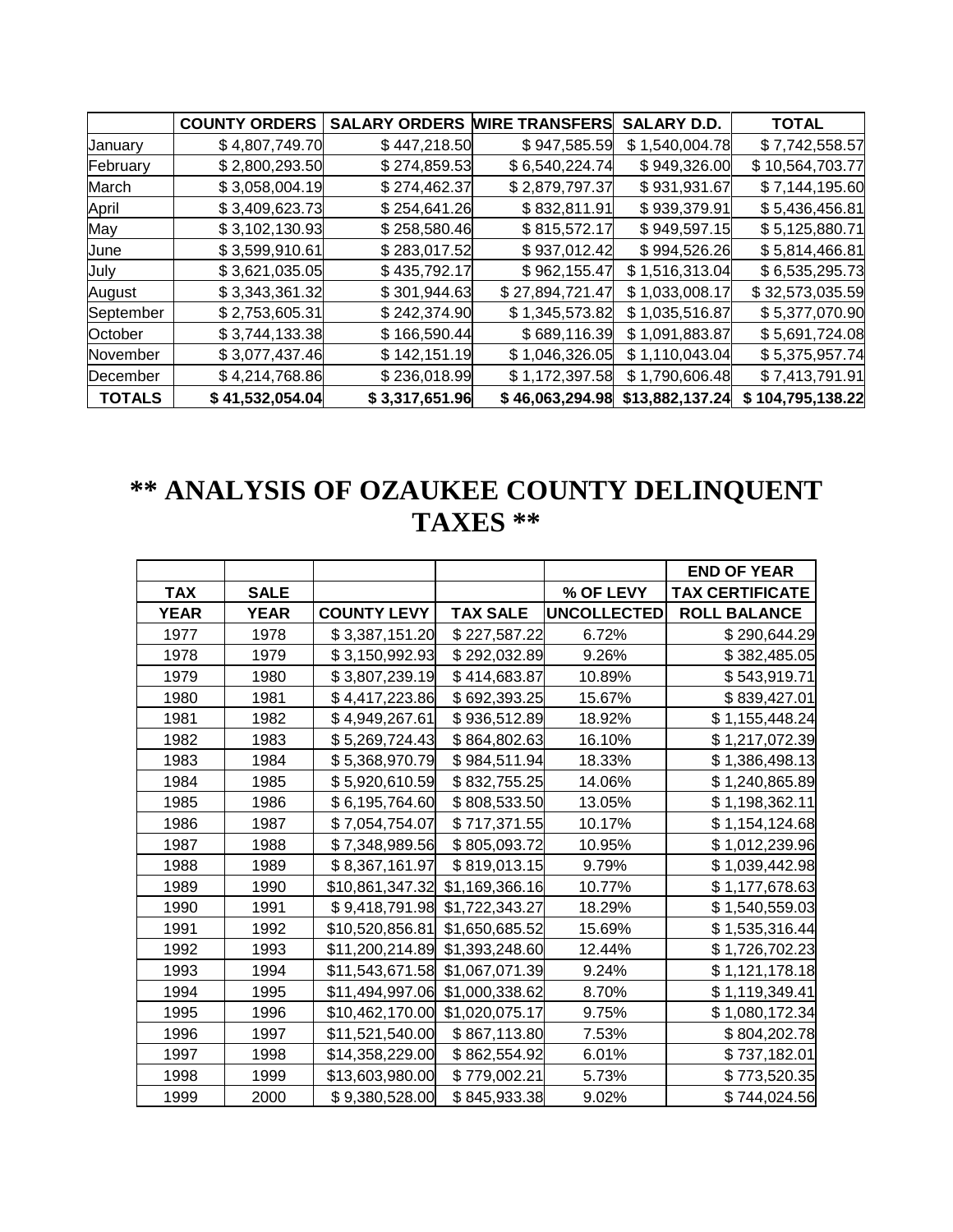| 2000 | 2001 | \$12.914.745.00                | \$971,258.71 | 7.52% | \$944,172.39   |
|------|------|--------------------------------|--------------|-------|----------------|
| 2001 | 2002 | \$15,343,197.44 \$1,154,219.46 |              | 7.52% | \$1,025,141.22 |
| 2002 | 2003 | \$15,307,317.01 \$1,181,733.87 |              | 7.72% | \$1,168,520.98 |
| 2003 | 2004 | \$16,415,972.64                | \$979,071.34 | 5.96% | \$1,023,099.32 |
| 2004 | 2005 | \$16,860,541.75                |              |       |                |

## **\*\* ANALYSIS OF COUNTY HELD TAX LIEN CERTIFICATES AS OF 12/31/04 \*\***

|                 | <b>96 TAX</b> | <b>97 TAX</b> | <b>98 TAX</b> | <b>99 TAX</b> | <b>00 TAX</b> | <b>01 TAX</b> | 02                |
|-----------------|---------------|---------------|---------------|---------------|---------------|---------------|-------------------|
|                 | 97 SALE       | 98 SALE       | 99 SALE       | 00 SALE       | 01 SALE       | 02 SALE       | 03 \$             |
| <b>TOWNS</b>    |               |               |               |               |               |               |                   |
| Belgium         |               |               |               |               |               |               | $\mathfrak{S}$    |
| Cedarburg       | \$12,305.80   | \$1,719.22    | \$1,678.21    | \$1,607.39    | \$760.33      | \$9,430.61    | \$1               |
| Fredonia        |               | \$2,313.36    | \$4,273.10    | \$4,218.81    | \$4,762.21    | \$4,812.28    | $\boldsymbol{\$}$ |
| Grafton         | \$274.92      |               | \$2,492.80    | \$2,955.60    | \$3,378.65    | \$3,816.99    | \$1               |
| Port Washington |               |               |               |               | \$1,065.67    | \$1,677.17    | $\mathbb{S}$      |
| Saukville       |               |               |               |               |               |               | $\mathsf S$       |
| <b>VILLAGES</b> |               |               |               |               |               |               |                   |
| Bayside         |               |               |               |               |               |               |                   |
| Belgium         |               |               |               |               |               |               | $\frac{1}{2}$     |
| Fredonia        |               |               |               |               |               |               | \$2               |
| Grafton         |               |               |               |               |               |               | \$1               |
| Newburg         |               |               |               |               |               |               |                   |
| Saukville       |               |               |               |               |               |               | \$1               |
| Thiensville     |               |               |               |               |               | \$3,922.95    | \$1               |
| <b>CITIES</b>   |               |               |               |               |               |               |                   |
| Cedarburg       |               |               |               |               |               | \$1,903.79    | $\mathfrak{S}$    |
| Mequon          | \$753.58      | \$663.83      | \$779.08      | \$4,496.25    | \$6,900.01    | \$10,344.02   | \$11              |
| Port Washington |               |               |               |               |               | \$369.93      | \$1               |
| <b>TOTALS</b>   | \$13,334.30   | \$4,696.41    | \$9,223.19    | \$13,278.05   | \$16,866.87   | \$36,277.74   | \$25              |

## **\*\*REAL ESTATE TAX LIEN CERTIFICATES HELD BY OZAUKEE COUNTY \*\***

|                 | 1/1/04         | 2004            |              | 2004               | 12/31/04       |
|-----------------|----------------|-----------------|--------------|--------------------|----------------|
|                 | <b>BALANCE</b> | <b>TAX SALE</b> | <b>TOTAL</b> | <b>REDEMPTIONS</b> | <b>BALANCE</b> |
| <b>TOWNS</b>    |                |                 |              |                    |                |
| Belgium         | \$12,520.22    | \$21,106.07     | \$33,626.29  | \$13,402.46        | \$20,223.83    |
| Cedarburg       | \$72,690.95    | \$49,377.00     | \$122,067.95 | \$43,818.27        | \$78,249.68    |
| Fredonia        | \$31,210.89    | \$23,263.77     | \$54,474.66  | \$13,457.82        | \$41,016.84    |
| Grafton         | \$76,119.01    | \$53,894.94     | \$130,013.95 | \$56,500.22        | \$73,513.73    |
| Port Washington | \$11,241.57    | \$16,054.54     | \$27,296.11  | \$10,692.58        | \$16,603.53    |
| Saukville       | \$18,976.19    | \$25,967.62     | \$44,943.81  | \$23,450.10        | \$21,493.71    |
|                 |                |                 |              |                    |                |
| <b>VILLAGES</b> |                |                 |              |                    |                |